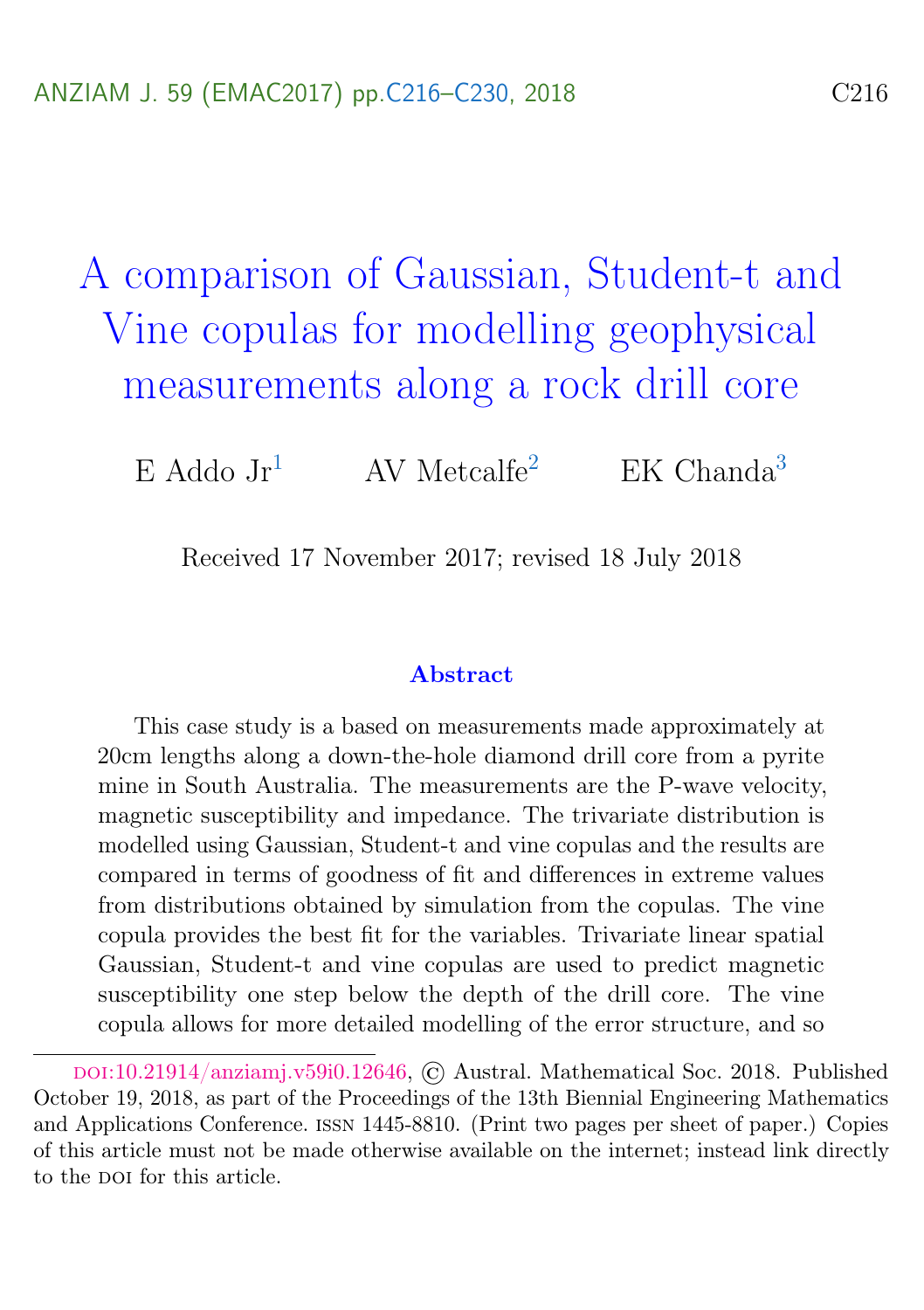provides more accurate 90% prediction intervals. The 90% prediction interval for the vine copula is wider than that for the Student-t copula, and both are wider than the interval obtained with the Gaussian copula. In general, copulas provides a more realistic modelling of geological variables and hence allows for accurate assessment of risk and uncertainty.

Subject class: Mathematical Modelling;Prediction

Keywords: Copula; Estimation; Mining

# **Contents**

|                | 1 Introduction                                                                     | C217                                                                                        |
|----------------|------------------------------------------------------------------------------------|---------------------------------------------------------------------------------------------|
|                | 2 Methods                                                                          | C <sub>218</sub>                                                                            |
| 3              | <b>Results</b><br>3.1<br>3.2<br>3.3<br>3.4 Models for predicting at further depths | <b>C220</b><br>C <sub>222</sub><br>C <sub>222</sub><br>C <sub>224</sub><br>C <sub>226</sub> |
| $\overline{4}$ | <b>Conclusions</b>                                                                 | C227                                                                                        |
|                | 5 Acknowledgements                                                                 |                                                                                             |

# <span id="page-1-0"></span>1 Introduction

Deep seated orebodies, low metal grades and fluctuating commodity prices have a high impact on the mining industry potentially reducing profit margins. It follows that accurate modelling of all geological variables is needed to reduce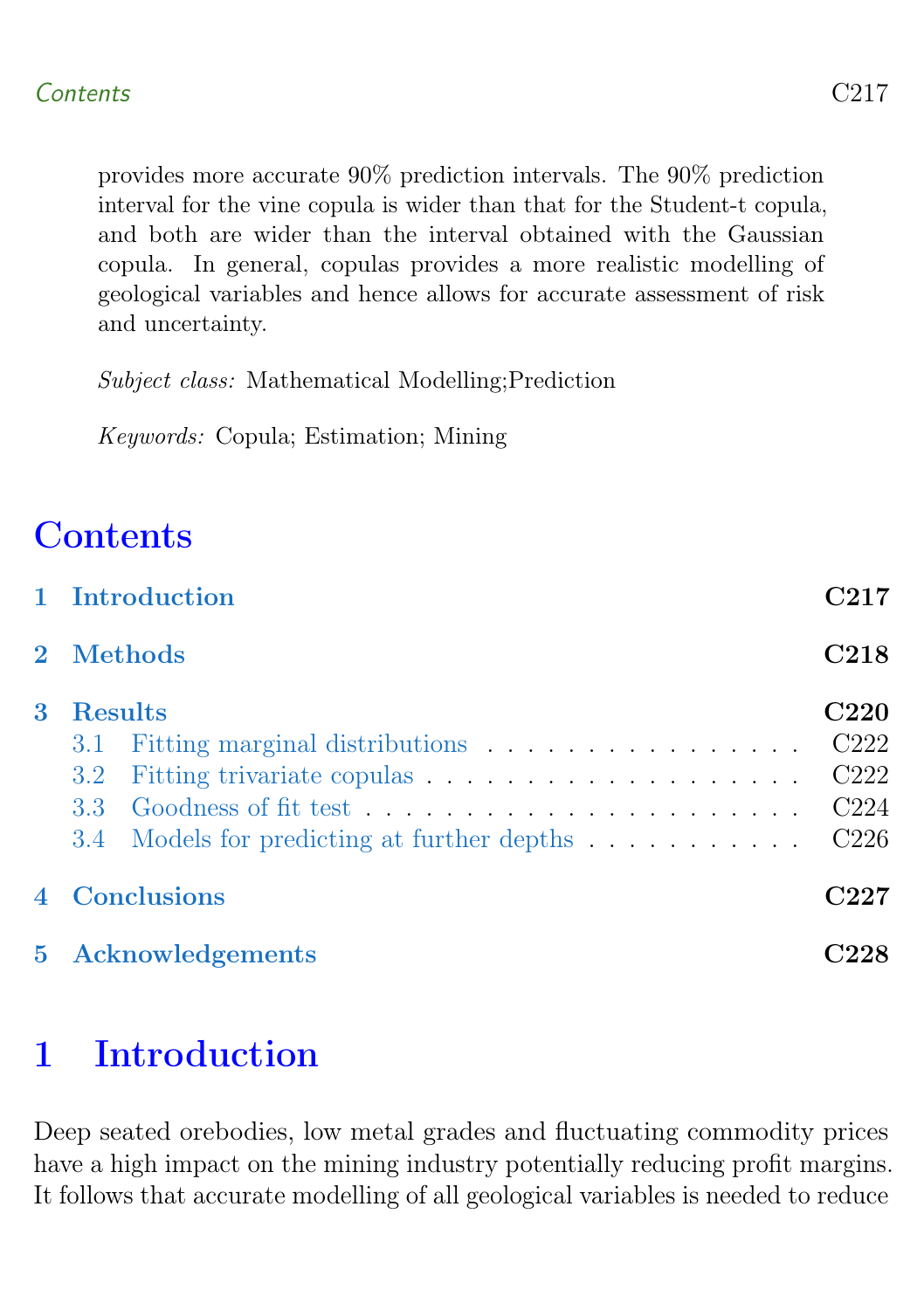### <span id="page-2-1"></span>2 Methods C218

the risk associated with mineral prospects. It is claimed that, the precise modelling of geological variables is the most significant factor in the success of mining projects [\[8\]](#page-13-0). In many geostatistical applications, kriging is used for predicting geological variables at unknown locations, however this method is only optimum if the distribution of the variables are multivariate Gaussian MVG. In reality, most geological variables exhibit a skewed distribution, which makes kriging inaccurate for predicting at unknown locations. Copula models are ideal in dealing with highly skewed and tail dependent distribution, these models encompasses all mutivariate distributions including the MVG [\[1,](#page-12-1) [6\]](#page-13-1).

In this paper, the versatility and potential advantages of copula modelling of multivariate relationships in the context of a down-hole diamond drill core taken during prospecting has been demonstrated. The geological variables are impedance, magnetic susceptibility and P-wave velocity. These three geological variables are important path-finder variables when exploring for pyrite mineralisation.

The first objective is to describe the multivariate distribution of the three variables using copulas. The second objective is to compare Gaussian, Studentt and vine copula models for predicting magnetic susceptibility at further depths. The vine copula allows for detailed modelling of the error structure and therefore provided an accurate 90% prediction interval for magnetic susceptibility at further depth.

## <span id="page-2-0"></span>2 Methods

This section gives a brief overview of trivariate Gaussian and Student-t copulas [\[7\]](#page-13-2), and a brief description of pair copula construction [\[5\]](#page-13-3).

Suppose that Z is a continuous random variable with a cumulative distribution function (cdf)  $F(z)$ . Since Z is a random variable so too is  $F(Z)$ , and it follows from its definition that  $F(Z)$  has a uniform distribution on the interval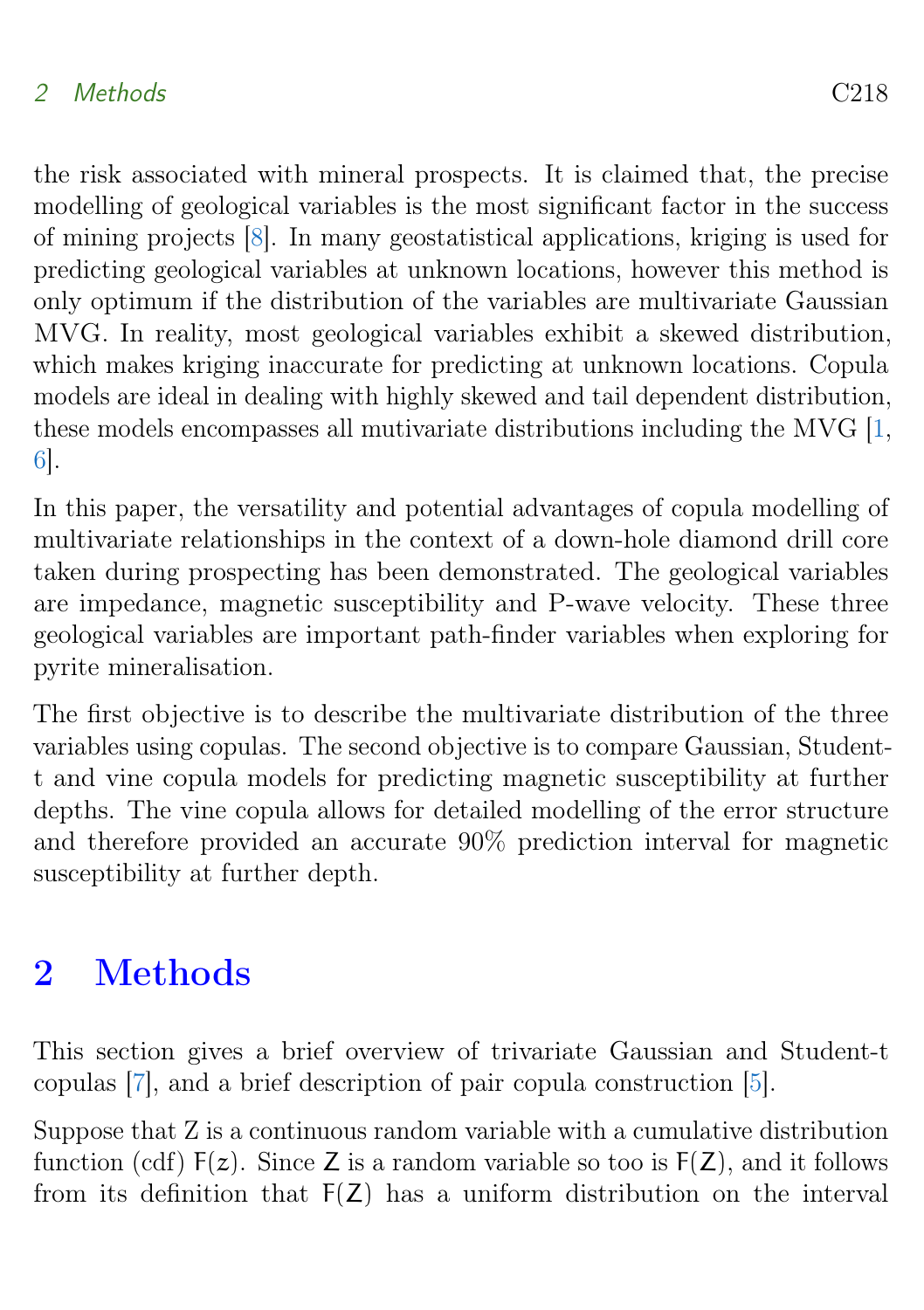### <span id="page-3-0"></span>2 Methods C219

[0,1]. This is known as the probability integral transform of Z. Copulas are multivariate uniform distributions. They encompass all multivariate distributions because the marginal cdfs are uniformly distributed. Moreover, copulas also yield multivariate distributions by expanding the uniform margins to any probability distributions which can all be different.

The Gaussian copula is equivalent to a multivariate Gaussian distribution and the Student-t copula is equivalent to the multivariate t distribution. They can both be applied to multivariate data with a large number of components. There is also a very wide range of different forms of bivariate copulas. However, these bivariate copulas do not generally extend beyond bivariate data without restrictions, such as equal correlations between components, that limit their applicability. Vine copulas, also known as pair-copulas, provide a neat solution to this limitation.

The trivariate Gaussian copula belongs to the family of elliptical copulas and is equivalent to the standard MVG model. The cdf of the trivariate Gaussian copula is:

$$
C(u_1, u_2, u_3; \Sigma) = \Phi_{\Sigma} \Big[ \Phi^{-1}(u_1), \Phi^{-1}(u_2), \Phi^{-1}(u_3) \Big], \tag{1}
$$

where  $\Phi_{\Sigma}$  is the standardised MVG cdf and  $\Phi^{-1}$  is the inverse standard Gaussian cdf. The trivariate Student-t copula is defined, with respect to its multivariate Student-t distribution, in a similar fashion.

It follows from the multiplicative rule of probability that any multivariate distribution can be factorised in several ways using conditional distributions. In particular, a copula can be factorised as a product of the marginal distributions and the bivariate conditional copulas. Such factorisations are called pair-copula models. The pair-copula decomposition is however not unique, for example, a five dimensional density can have about 240 different forms of construction. Each decomposition expresses the full copula density differently. [\[5,](#page-13-3) [2\]](#page-13-4) used a graphical model called the regular vines to arrange the large number of pair-copula constructions. This regular vine copula are made up of special cases of D-vines and canonical vines [\[3\]](#page-13-5). Canonical vines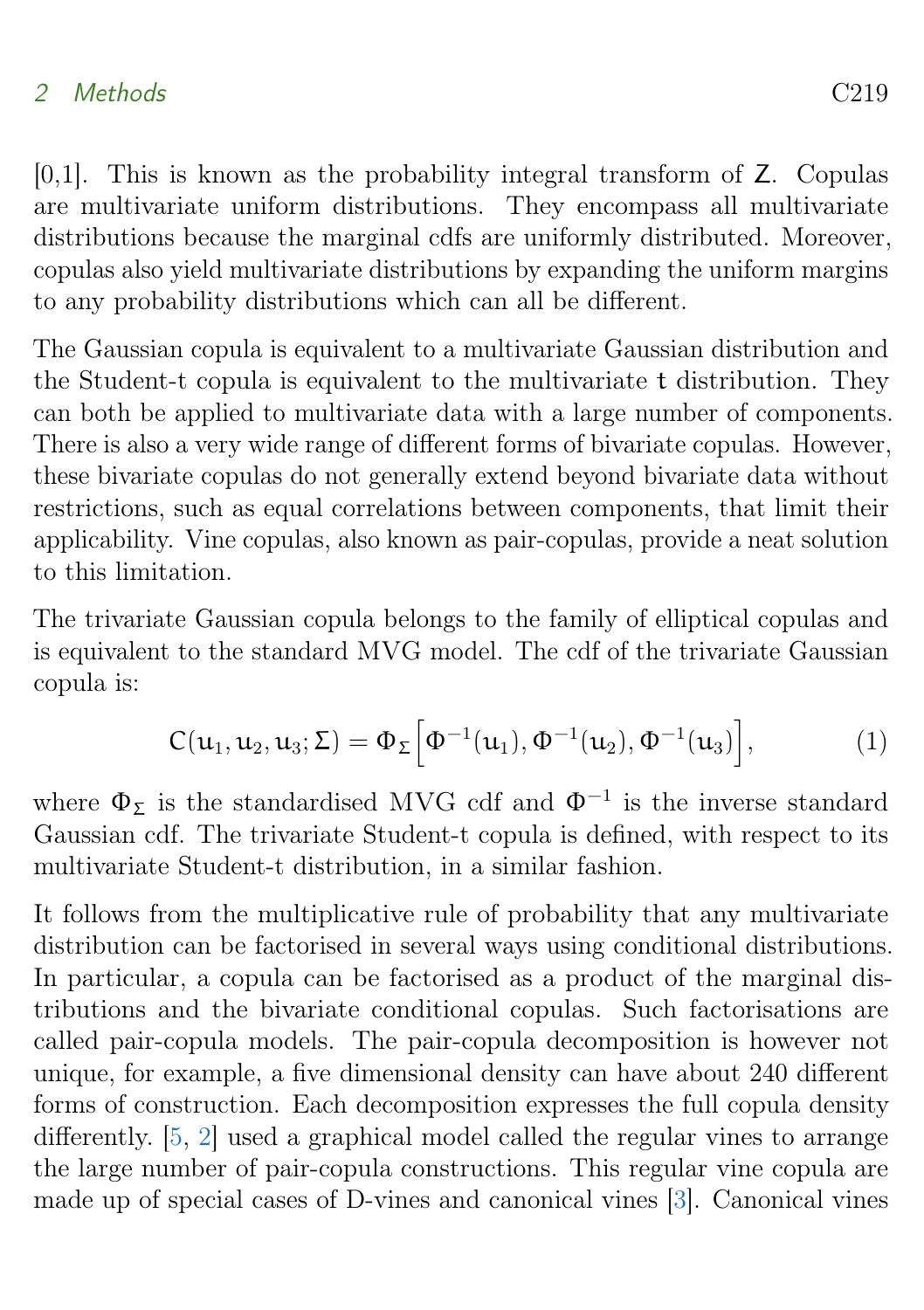#### <span id="page-4-1"></span>3 Results C220

are used when one can find a key variable that controls the relationships of the entire datasets. In this application, the canonical vine was selected. One of the variables used in this case study was found to control all the other variables. Moreover, that same variable is an important key path-finder for the exploration of pyrite mineralisation. Figure 1 shows the derivation of the canonical vine (C-vine) copula [\[5\]](#page-13-3) for three variables, and has the density:

$$
f_{123}(z_1, z_2, z_3) = f_1(z_1). f_2(z_2). f_3(z_3). c_{12}(F_1(z_1), F_2(z_2)),
$$
  
. 
$$
c_{13}(F_1(z_1), F_3(z_3)). c_{23|1}(F_{2|1}(z_2|z_1), F_{3|1}(z_3|z_1)).
$$
 (2)

## <span id="page-4-0"></span>3 Results

The Brukunga mine site is located in the Southern Mount Lofty Ranges in South Australia. The town is located 5 km north-east of Nairne and 40 km east of Adelaide. The geology of the project area is primarily the Cambrian calc-silstones lying within the north-south trending Kanmantoo Trough, the youngest sequence in the southern part of the Adelaide Geosyncline. Ironsulphide mineralisation occurs as three steeply east dipping conformable lenses that are separated by waste beds. Mineralization is pyrite and pyrrhotite with some minor sphalerite, chalcopyrite, galena and arsenopyrites.



#### Figure 1: Canonical vine for three variables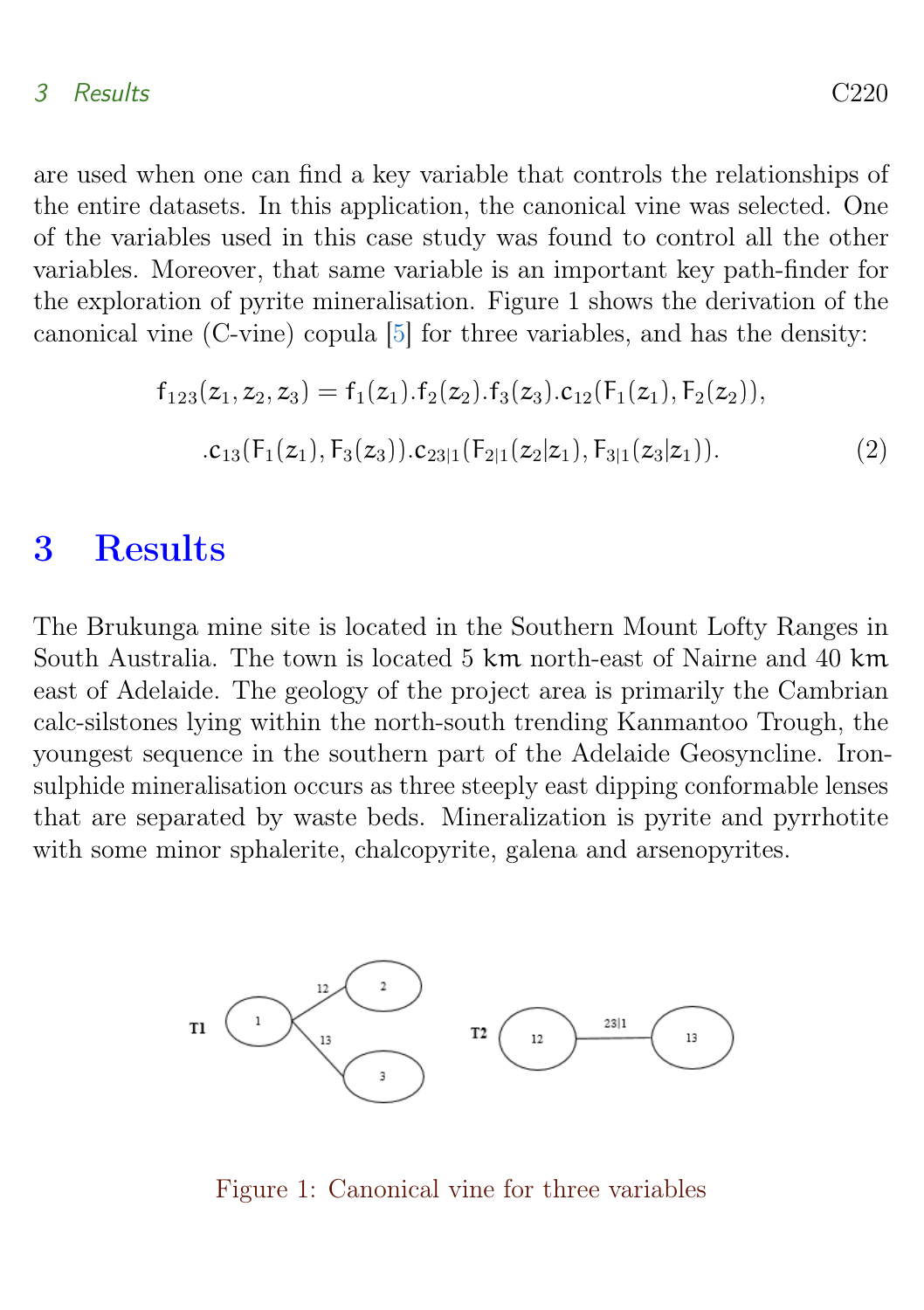#### 3 Results C221

A down-the-hole diamond drill core drilled to a total depth of 324.02 m, with an average sampling interval of 20 cm was sampled concurrently for the measurements of magnetic susceptibility, P-wave velocity and impedance. These three variables are the main path-finder variables for the exploration of pyrite mineralisation. Summary statistics of all three geological variables are given in Table 1. Histograms of the geological variables is shown in Figure 2, negative skewness is evident in impedance and P-wave velocity whilst positive skewness is evident in magnetic susceptibility. The Pearson correlations between the three geological variables are also shown in Figure 2. All the correlations are positive and the highest (0.95) is that between the impedance and P-wave velocity.



<span id="page-5-0"></span>Figure 2: Pearson correlation matrix between all three variables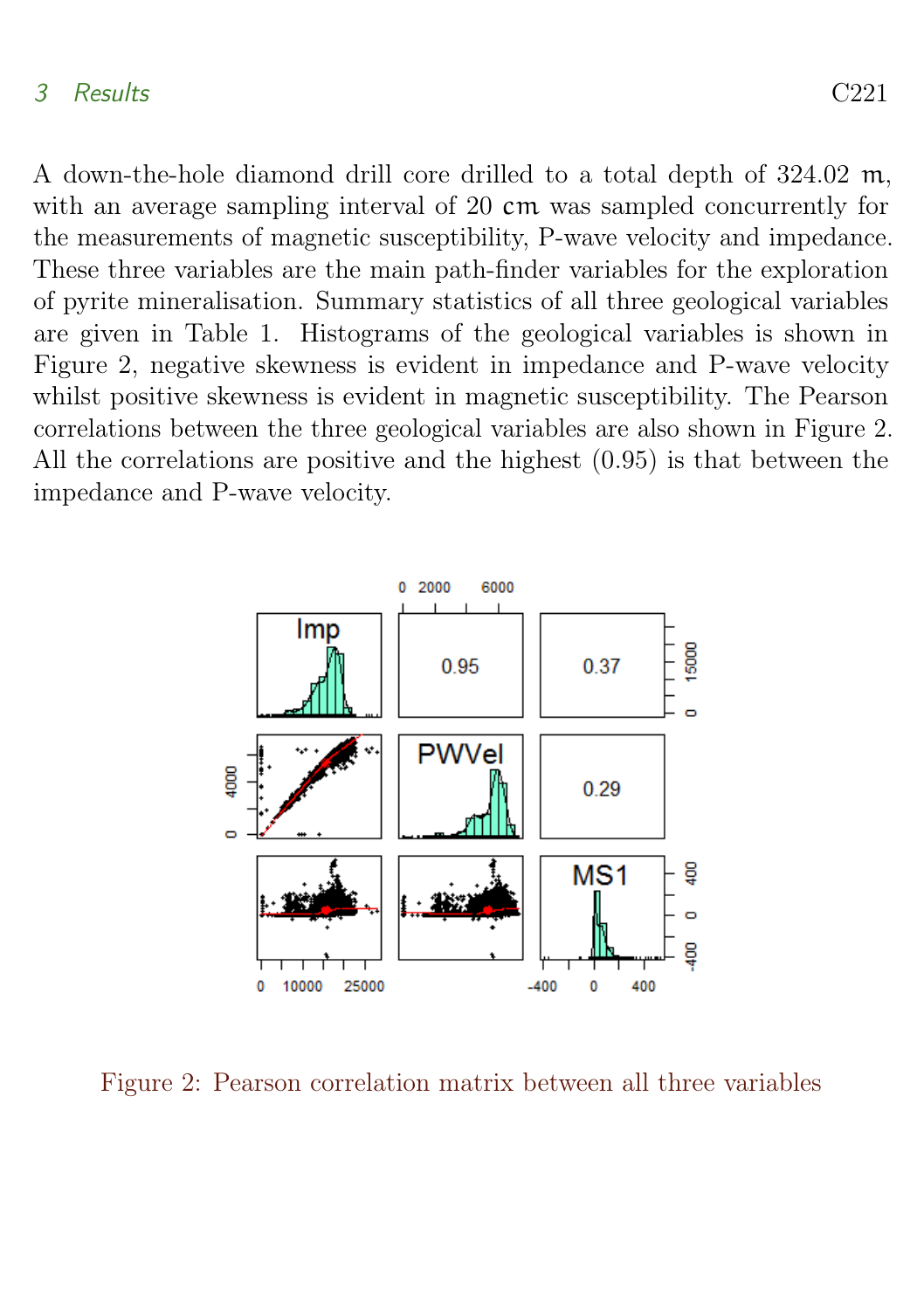<span id="page-6-1"></span>

| <b>Statistics</b>  | Impedance<br>$ohm$ | <b>P-wave Velocity</b><br>(km/s) | Magnetic<br>Susceptibility<br>1) |
|--------------------|--------------------|----------------------------------|----------------------------------|
| Number of Samples  | 11079              | 11079                            | 11079                            |
| Minimum Value      | 0                  | $\theta$                         | $-389.80$                        |
| First Quartile     | 13799              | 4804                             | 8.89                             |
| Median             | 16625              | 5742                             | 41.21                            |
| Mean               | 15709.72           | 5370.29                          | 52.10                            |
| Standard Deviation | 3540.16            | 1099.14                          | 49.96                            |
| Kurtosis           | 2.14               | 3.10                             | 7.69                             |
| <b>Skewness</b>    | $-1.25$            | $-1.57$                          | 1.62                             |
| Third Quartile     | 18268              | 6116                             | 77.02                            |
| Maximum Value      | 27975              | 7270                             | 532.67                           |

## 3.1 Fitting marginal distributions

The first step in copula modelling is to estimate the marginal distribution functions of the variables. Therefore, the cdfs can be calculated from all  $(N = 11079)$  observations. Without any prior information from all three distributions, a non-parametric estimation was chosen for the marginal distributions [\[9\]](#page-13-6). A kernel margin approximated by the empirical distribution functions (ecdf) were fitted for all three variables. For example

$$
F_{X,T}(x) = \frac{1}{T+1} \sum_{i=1}^{T} I(X_i \leq x) = \frac{\text{rank}(X_i)}{T+1},
$$
 (3)

where I() is 1 if its argument is true and 0 otherwise.

### <span id="page-6-0"></span>3.2 Fitting trivariate copulas

The ecdfs are used to transform the trivariate dataset to uniform scale. The trivariate Gaussian copula was fitted by maximum likelihood using the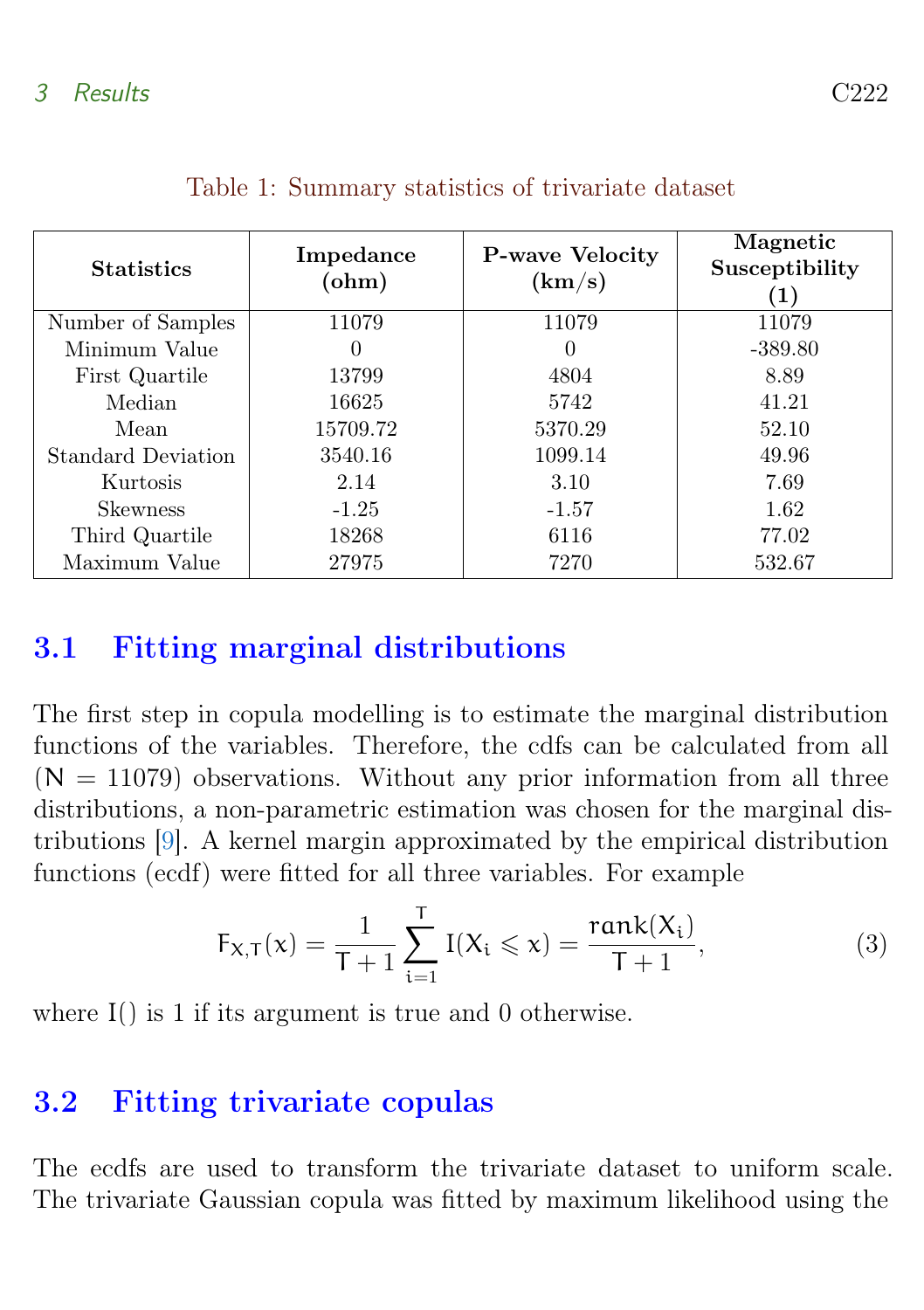<span id="page-7-0"></span>function fitCopula in the package Vine Copula [\[10\]](#page-14-3) in R. Figure 3 (upper row) shows contour plots from the trivariate Gaussian copula. These plots represent the marginal bivariate copula density functions of the fitted copula for all the pairs from the triples. The trivariate Student-t copula was fitted



Figure 3: Fitted theoretical contour plots for pairs of variables using Gaussian (upper row), Student-t (middle row) and Vine copulas (lower row)

to the datasets using the function fitCopula in the package Vine Copula [\[10\]](#page-14-3) in R. The degrees of freedom for the fitted t distribution was  $\nu$  equal to 6. Figure 3 (middle row) shows the contour plots from the fitted Student-t copula. The C-vine structure was fitted by using the decomposition expressed in the Equation (2), the joint density function of the datasets was estimated.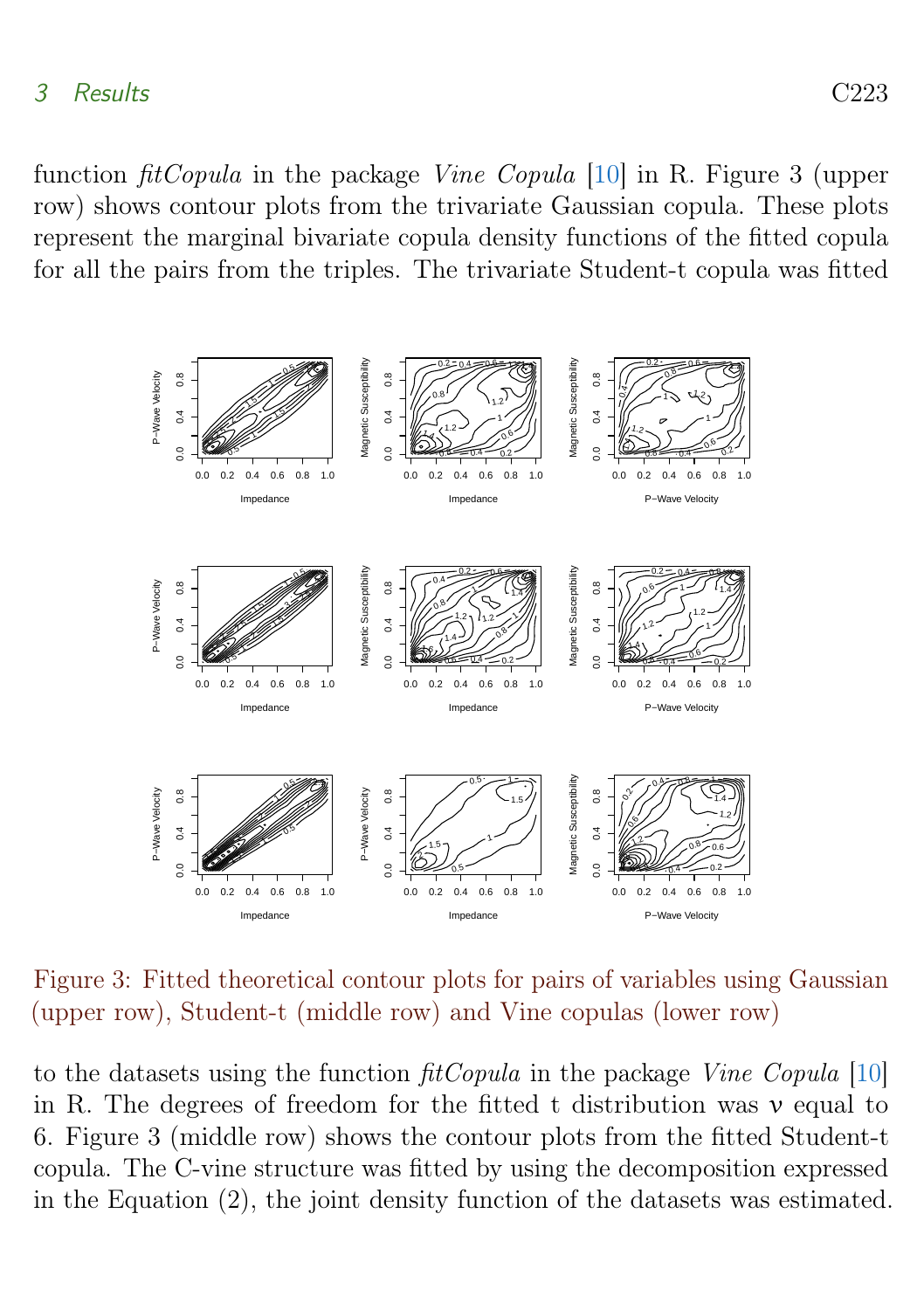#### <span id="page-8-1"></span>3 Results C224

Unconditional survival Joe-Frank (BB8) and survival Joe-Gumbel (BB6) were fitted by maximum likelihood in the first tree using the functions  $BiCopSelect$ and RVineMatrix in the R package Vine Copula [\[10\]](#page-14-3). The density of the full pair-copula is a product of all the bivariate copula densities following the decomposition in Tree 1, a rotated 90°Joe-Frank (BB8) copula was fitted in the last tree. A table of all competing copulas for each tree fitting is given in Appendix A. The canonical vine structure explicitly includes the single variable marginal distribution (in this application, the impedance) as the root of the decomposition. Impedance was found to be the key variable that controls the relationship of the dataset based on the Pearson's correlations with all other variables. In addition, impedance is the main path-finder variable for the prospecting of pyrite orebodies. Figure 3 (lower row) shows the bivariate contour plots from the fitted C-vine structure.

### <span id="page-8-0"></span>3.3 Goodness of fit test

The cdfs of the three fitted copulas obtained with a Monte-Carlo procedure were plotted against the empirical copula  $\hat{C}_N$  in Equation 4 and Figure 4.

$$
\hat{C}_N(u, v, w) = \frac{1}{N} \sum_{i=1}^N I\left(\frac{D_i}{N+1} \leqslant u, \frac{P_i}{N+1} \leqslant v, \frac{M_i}{N+1} \leqslant w\right), \qquad (4)
$$

where  $D_i$ ,  $P_i$  and  $M_i$  are the ranks of the impedance, P-wave velocity and magnetic susceptibility respectively. The plotted points corrresponds to  $u = v = w$  from 0.01 to 0.99 in steps of 0.01. The measure of fit is based on how close the points are to the diagonal line  $y = x$ . The vine copula provides a better fit compared with the Gaussian and Student-t copulas, because the points appear closer to the  $y = x$  diagonal line. This was quantified by calculating the mean of the squared vertical distances between the empirical copula and the fitted copula just before (when the empirical copula is below the fitted copula), or just after (when the empirical copula is above the fitted copula), each of the 11079 data. This gave values of 0.00138, 0.00117 and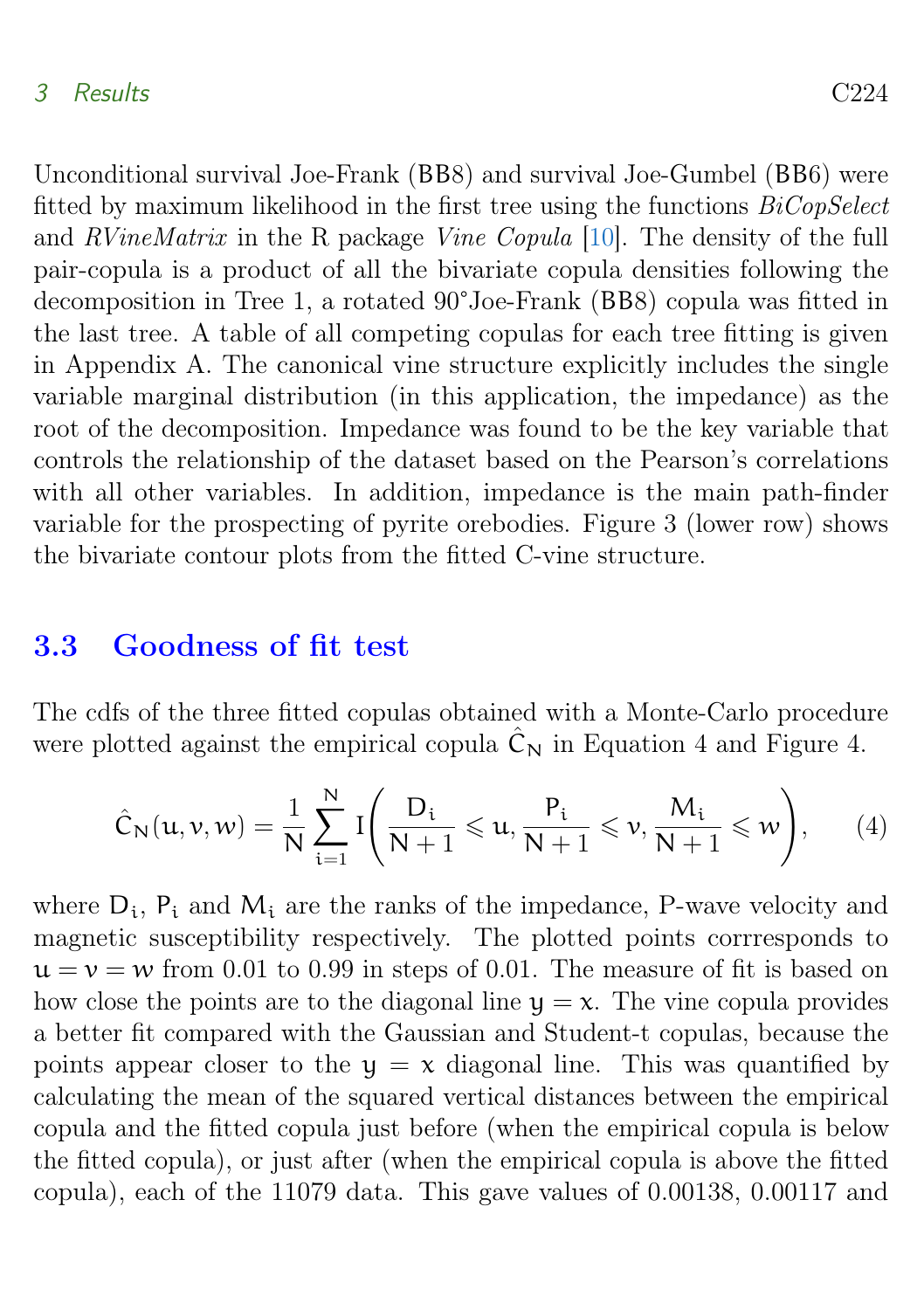<span id="page-9-0"></span>

Figure 4: Fitted Gaussian against empirical copulas (left), fitted Student-t against empirical copulas (centre) and fitted vine against empirical copulas (right).

0.00023 for the Gaussian, Student-t and vine copulas respectively. The best fit, by this measure, is given by the vine copula. We formally compare the fit of the vine copula with the Kolmogorov-Smirnov test. The maximum deviation between the copula cdf and empirical density function is 0.0404. The probability of a value as large or large than this when sampling 11079 random deviates from the vine copula is found by simulation. The differences in the tail proportions of the three copulas and comparison of the field data was investigated by generating  $(10^5)$  random deviates from each copula. This was achieved with the R function mvdc in the package copula [\[4\]](#page-13-7). The proportion of triples with all three components below 0.05, and above 0.95, quantiles are shown in Table 2. The difference between the goodness of fit test for the Gaussian and Student-t copula is not apparent from Figure 4 (left) and 4 (centre). However, the proportion below and above 0.05 and 0.95 quantiles respectively shows that the Student-t copula draws large number of trivariate points to its upper and lower tails which is a consequence of its tail dependence. The vine copula allows for tail dependence when it is apparent but can also allow for lower levels of correlation in the tails than the Gaussian copula. In this application, the vine copula gives a considerably better fit in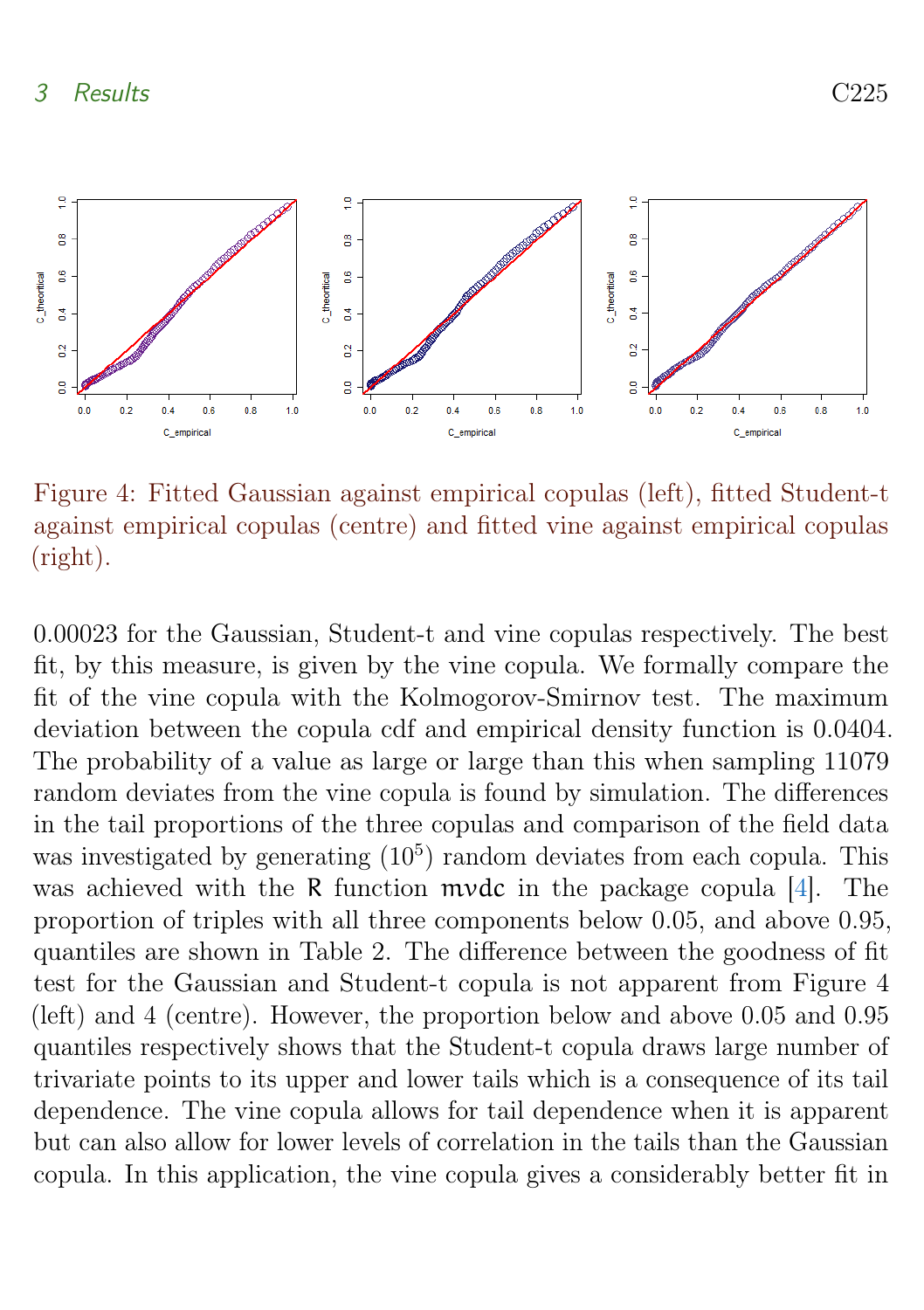| Data               | Number of      | Number below | Number above |
|--------------------|----------------|--------------|--------------|
|                    | <b>Triples</b> | 0.05         | 0.95         |
| Field observations | 11079          | 3520         | 632          |
| Gaussian copula    | $10^{5}$       | 8190         | 8140         |
| Student-t copula   | $10^5$         | 12990        | 13010        |
| Vine copula        | 105            | 11480        | 1390         |

Table 2: Number (parts per million) of triples below and above 0.05 quantiles and 0.95 quantiles for all three variables

the upper tails, which are more important in mining applications. There is less variation in the fits for the lower tails, but it can be seen that the vine copula is not constrained to be symmetrical between the two tails. Comparing all three fitted theoretical copula to the empirical field observations it seems that the vine copula provides a better fit to the trivariate datasets.

## <span id="page-10-0"></span>3.4 Models for predicting at further depths

The trivariate Gaussian, trivariate Student-t and vine copulas were used to predict magnetic susceptibility which is the primary path-finder variable for pyrite mineralisation, one step below the depth of drill core. The principle is to fit a trivariate copula to contiguous triples in the linear spatial series using maximum likelihood. The trivariate Gaussian copula fitted to magnetic susceptibility had a correlation of 0.97 at a lag of 1 and 0.93 at a lag of 2. The fitted trivariate Student-t copula to the magnetic susceptibility had a correlation of 0.99 at a lag of 1, and 0.97 at a lag of 2, with 3 degrees of freedom. The correlation for the fitted magnetic susceptibility for the first tree (Tree 1) in the C-vine were 0.99 and 0.97, the last tree (Tree 2) had a correlation of 0.82.

The predictions one step below the drill core for all three copulas, after back transforming are given in Table 3 below. The vine copula had the lowest predicted value compared with the Student-t and Gaussian copulas but the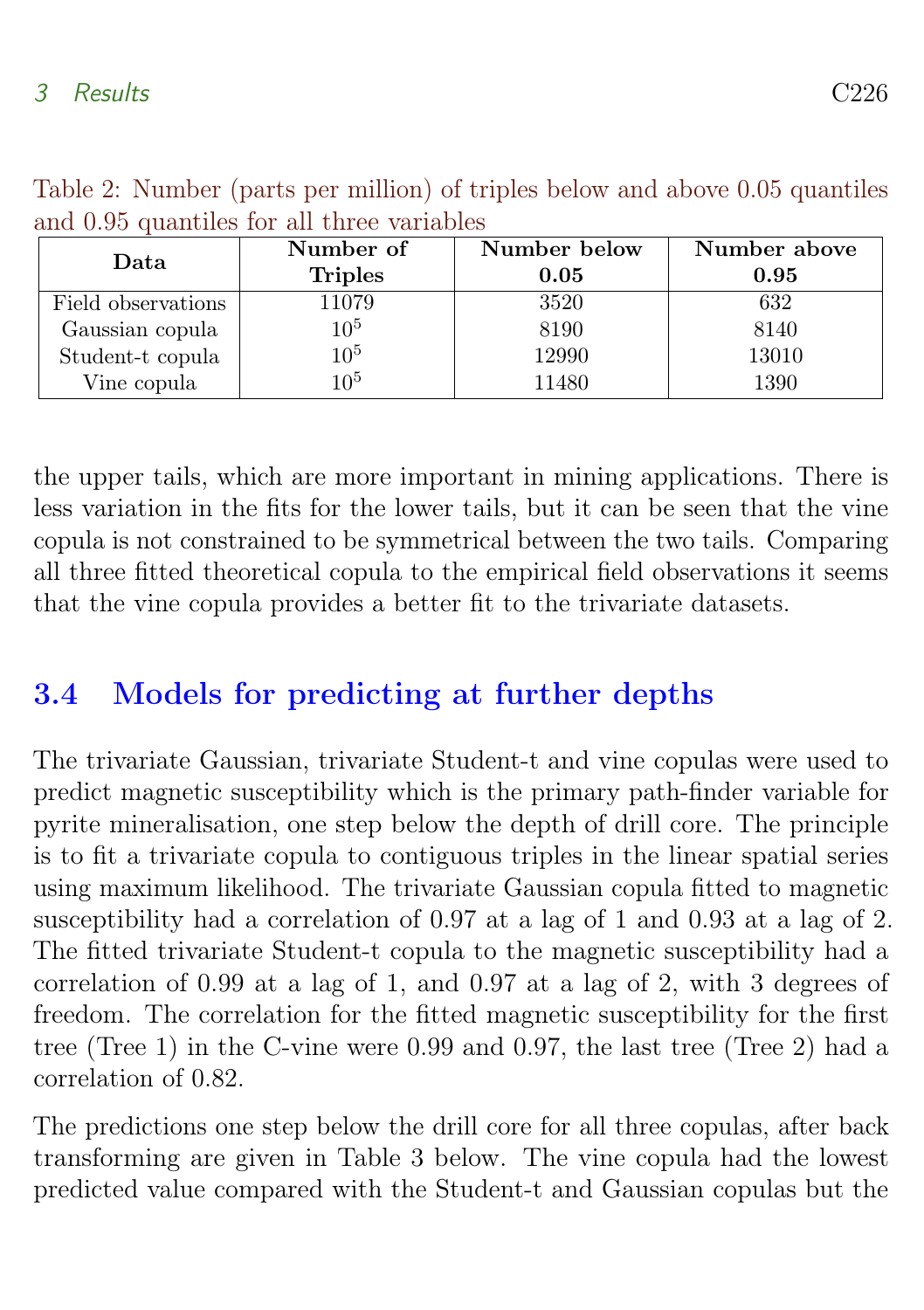#### 4 Conclusions C227

differences are slight by comparison with the prediction interval. The 90% prediction intervals are narrowest for the Gaussian copula and widest for the vine copula. Both the Student-t copula and vine copula can allow for tail dependence if it is appropriate, and the vine copula allows for more flexibility in the modelling of the error structure than the Student-t copula. The wider prediction intervals are a consequence of the more detailed modelling and the 90% prediction interval from the vine copula should be the most accurate.

Table 3: Gaussian, Student-t and Vine copulas predictions and 90% prediction intervals

| Model            |      | Prediction   90% Prediction Interval |
|------------------|------|--------------------------------------|
| Gaussian copula  | 5.76 | (4.93, 6.95)                         |
| Student-t copula | 6.08 | (5.32, 7.32)                         |
| Vine copula      | 5.71 | (4.26, 8.99)                         |

## <span id="page-11-0"></span>4 Conclusions

Two applications of copulas have been considered, and for each application three copula types have been compared. The first application was the modelling of trivariate distribution of impedance, P-wave velocity and magnetic susceptibility using copulas. The magnetic susceptibility is highly associated with pyrite mineralization which is the primary economic variable. However, the impedance and P-wave velocity provide further confirmation about the response properties of the rocks, such as the grindability and fragmentation, that affect the cost of processing. Estimating the relationship between these variables is important when deciding whether to exploit a prospect. The vine copula is more flexible than the Student-t copula or Gaussian copula and provided better fit in terms of closeness to the fitted empirical copula and the correspondence between its upper tails and those of the empirical copula.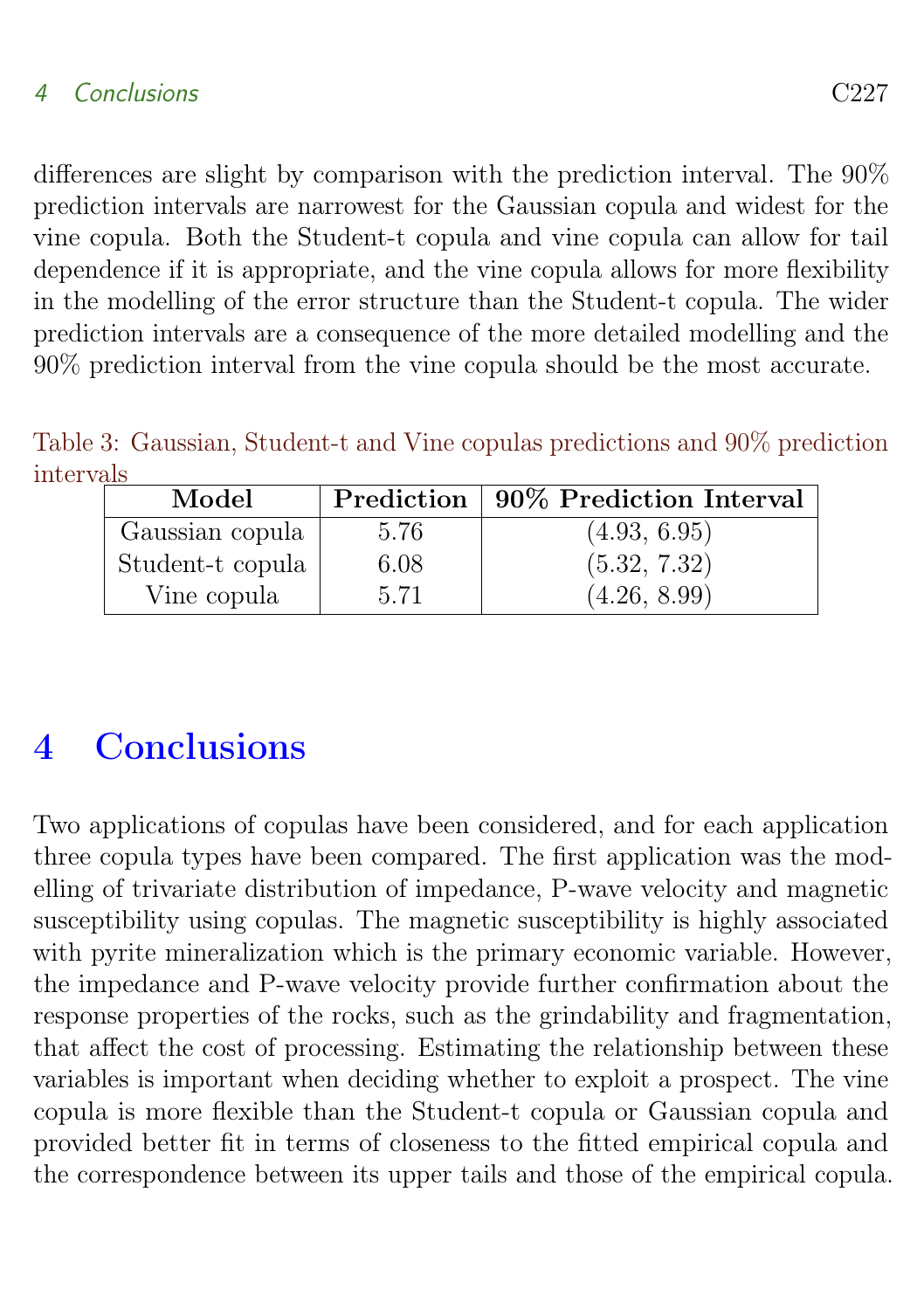### 5 Acknowledgements C228

The other application was for the prediction of magnetic susceptibility one step beyond the end of the drill core. Such predictions are valuable for establishing points for further exploration. The vine copula provided smaller prediction and far wider 90% prediction interval one step further depth. This finding is a consequence of the very large number of outlying values in the distribution of magnetic susceptibility (kurtosis of 7.69). In general, copulas provide a means for dealing with outliers as they only contribute to the fitting of the copula through their ranks. This is particularly valuable for geological data where outlying values are common and should not be dismissed as erroneous. In addition, copulas provides more accurate model, and also the uncertainty associated with predictions are more reliable.

# <span id="page-12-0"></span>5 Acknowledgements

This research is supported by Australian Government Research Training Program Scholarship awarded to Mr. Emmanuel Addo Jr. The authors are thankful to the mining company for providing the down-the-hole diamond drill core datasets used in this case-study.

The authors are also grateful to the reviewers for their comments and suggestions, which have improved the practical application of this manuscript.

## **References**

<span id="page-12-1"></span>[1] E Addo, EK Chanda, and AV Metcalfe. "Spatial Pair-Copula Model of Grade for an Anisotropic Gold Deposit". In: Mathematical Geosciences  $(2018)$ , pp. 1–26. DOI: [10.1007/s11004-018-9757-7](http://dx.doi.org/10.1007/s11004-018-9757-7) (cit. on p. [C218\)](#page-2-1).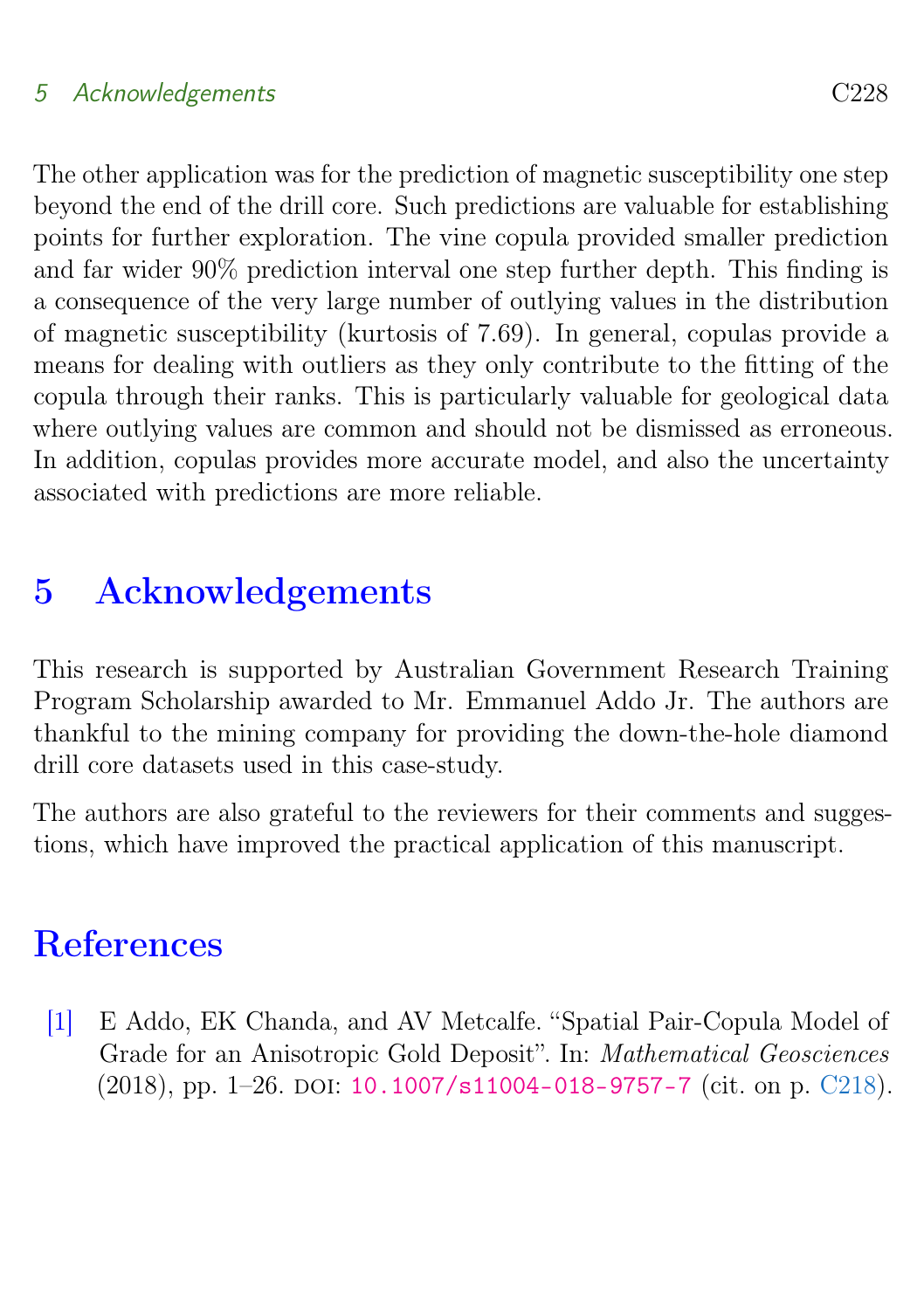### References C229

- <span id="page-13-4"></span>[2] Tim Bedford and Roger M Cooke. "Vines: A new graphical model for dependent random variables". In: Annals of Statistics (2002), pp. 1031–1068. url: <http://www.jstor.org/stable/1558694> (cit. on p. [C219\)](#page-3-0).
- <span id="page-13-5"></span>[3] Claudia Czado. "Pair-copula constructions of multivariate copulas". In: Copula theory and its applications. Springer,  $2010$ , pp. 93–109. DOI: [10.1007/978-3-642-12465-5\\_4](http://dx.doi.org/10.1007/978-3-642-12465-5_4) (cit. on p. [C219\)](#page-3-0).
- <span id="page-13-7"></span>[4] Marius Hofert et al. "copula: Multivariate dependence with copulas". In: R package version 0.999-9, URL http://CRAN. R-project.  $\frac{\partial q}{\partial a \, c}$  backage= copula (2014). URL: <http://copula.r-forge.r-project.org/> (cit. on p. [C225\)](#page-9-0).
- <span id="page-13-3"></span>[5] A. Frigessi H. Bakken K. Aas C. Czado. "Pair-copula constructions of multiple dependence". In: Mathematics and Economics 44.2 (2009). doi: [https://doi.org/10.1016/j.insmatheco.2007.02.001](http://dx.doi.org/https://doi.org/10.1016/j.insmatheco.2007.02.001) (cit. on pp. [C218,](#page-2-1) [C219,](#page-3-0) [C220\)](#page-4-1).
- <span id="page-13-1"></span>[6] G Nishani Musafer and M Helen Thompson. "Non-linear optimal multivariate spatial design using spatial vine copulas". In: Stochastic environmental research and risk assessment 31.2 (2017), pp. 551–570. DOI: [10.1007/s00477-016-1307-6](http://dx.doi.org/10.1007/s00477-016-1307-6) (cit. on p. [C218\)](#page-2-1).
- <span id="page-13-2"></span>[7] R. B. Nelsen. "An Introduction to Copulas". In: Springer, New York, 2nd Edition (2006) (cit. on p. [C218\)](#page-2-1).
- <span id="page-13-0"></span>[8] Richard Peattie and Roussos Dimitrakopoulos. "Forecasting Recoverable Ore Reserves and Their Uncertainty at Morila Gold Deposit, Mali: An Efficient Simulation Approach and Future Grade Control Drilling". In: Mathematical Geosciences 45 (8 November 2013), pp. 1005–1020. doi: [10.1007/s11004-013-9478-x](http://dx.doi.org/10.1007/s11004-013-9478-x) (cit. on p. [C218\)](#page-2-1).
- <span id="page-13-6"></span>[9] Olivier Scaillet, Arthur Charpentier, and Jean-David Fermanian. "The estimation of copulas: Theory and practice". In: (2007) (cit. on p. [C222\)](#page-6-1).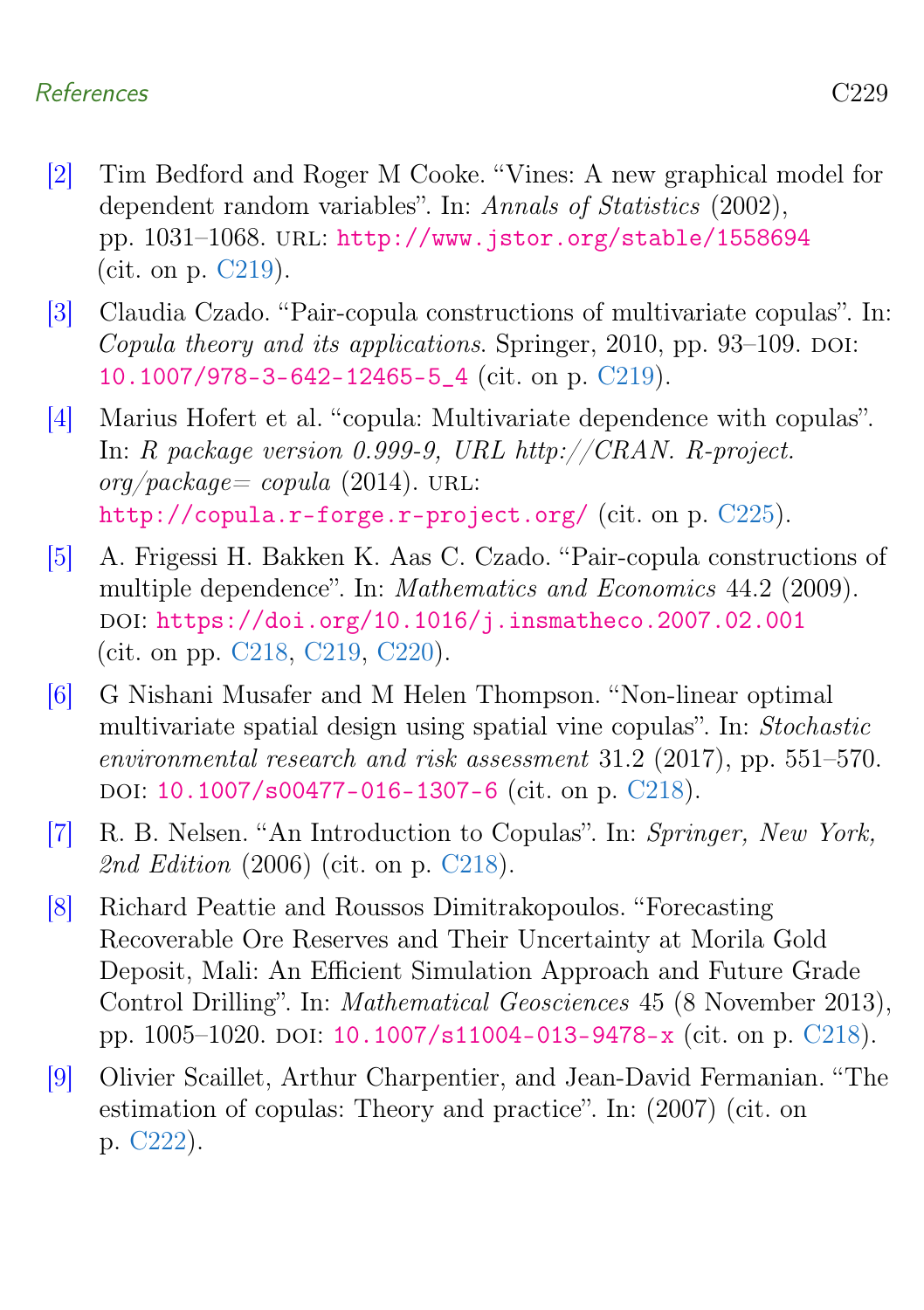<span id="page-14-3"></span>[10] Ulf Schepsmeier et al. VineCopula: Statistical Inference of Vine Copulas. R package version 2.0.5. 2016. URL: <https://github.com/tnagler/VineCopula> (cit. on pp. [C223,](#page-7-0) [C224\)](#page-8-1).

## Author addresses

- <span id="page-14-1"></span>1. E Addo Jr, School of Civil, Environmental and Mining Engineering, University of Adelaide , South Australia 5005, Australia, ORCiD:https://orcid.org/0000-0002-5046-8934 <mailto:emmanuel.addojunior@adelaide.edu.au>
- <span id="page-14-2"></span>2. AV Metcalfe, School of Mathematical Sciences, University of Adelaide, South Australia 5005, Australia. <mailto:andrew.metcalfe@adelaide.edu.au>
- <span id="page-14-0"></span>3. EK Chanda, School of Civil, Environmental and Mining Engineering, University of Adelaide, South Australia 5005, Australia. <mailto:emmanuel.chanda@adelaide.edu.au>